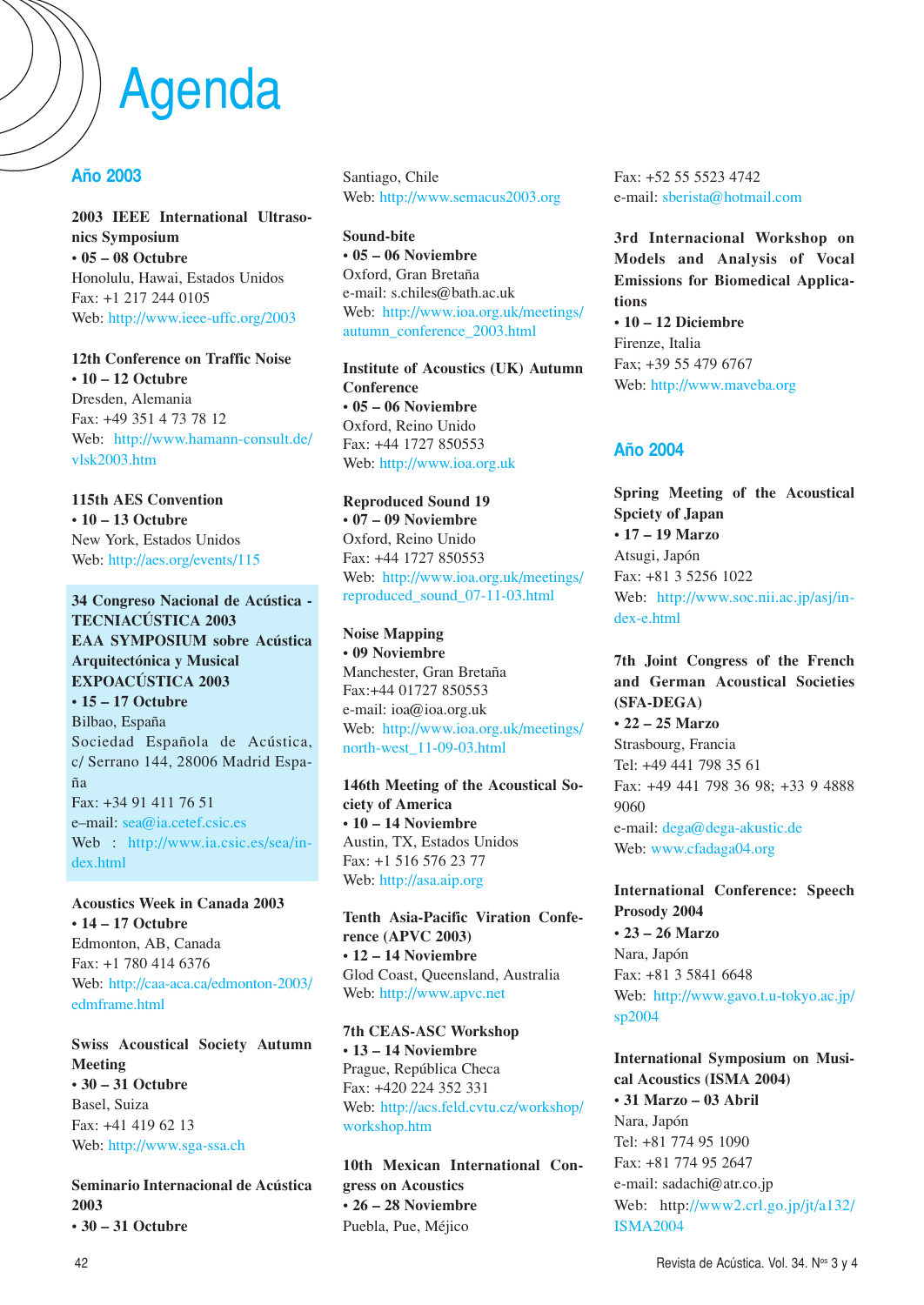# Agenda

**18th ICA International Congress on Acoustics (ICA2004) • 04 - 09 Abril** Kyoto, Japón Fax: +81 6 68 79 80 25 e-mail: secretariat@ica2004.or.jp Web: http://www.ica2004.or.jp

**International Symposium on Room Acoustics (ICA2004 Satellite Meeting) • 11- 13 Abril** Hyogo, Japón Fax: +81 78 803 6052 Web: http://rads04.iis.u-tokyo.ac.jp

**Día Internacional de Concienciación sobre el Ruido Internacional Noise Awareness Day • 28 – Abril** 

**9º Meeting de la Sociedad Europea de Sonoquímica • 25 – 30 Abril** Badajoz, España Telf. +34 924 289 300 - Ext. 9030 Fax: +34 924 271 149 E-mail: ignlopez@unex.es

## **10th AIAA – CEAS Aeroacoustics Conference • 10 – 12 Mayo** Manchester, Gran Bretaña Fax: +44 0 20 7670 4349 e-mail: christine.philbin@raes.org.uk Web : http://www.aerosociety.com/ims/ conference\_program/progs/Aeroacoustics/20Conference.pdf

**Internacional Conference on Acoustics, Speech and Signal Processing • 17 – 21 Mayo** Montreal, Canada Web: http://www.icassp2004.com

**75th Anniversary of the Acoustical Society of America Meeting • 24 – 28 Mayo** New Cork, Estados Unidos Fax: +1 516 576 23 77 Web: http://asa.aip.org

**XIII International Conference on Noise Control `04 (ICONC2004)**

**• 06 – 09 Junio** Gdynia, Polonia Fax : +48 22 623 46 54 e-mail : dobie@ciop.pl Web : http://www.ciop.pl/noise\_04

**Joint Baltic-Nordic Acoustical Meeting • 08 – 10 Junio** Mariehamn, Aland, Finlandia Fax: +358 09 460 224 e-mail: asf@acoustics.hut.fi

**7th European Conference on Underwater Acoustics (ECUA 2004) • 05 – 08 Julio** Delft, Holanda Fax: +31 70 322 9901 Web: http://www.ecua2004.tno.nl

**Eleventh Internacional Congreso on Sound and Vibration (ICSV11) • 05 – 08 Julio** ST. Petersbug, Rusia Fax: +7 812 324 7322 e-mail: icsv11@rol.ru Web: http://www.iiav.org

**12th International Symposium on Acoustic Remote Sensing (ISARS) • 11- 16 Julio** Cambridge, Reino Unido Fax:+44161 295 3815 Web: http://www.isars.org.uk

**8th Internacional Conference of Music Perception and Cognition • 03 – 07 Agosto** Evanston, IL, Estados Unidos Web: http://www.icmpc.org/conferences.html

## **21st Internacional Congreso of Theoretical and Applied Mechanics**

**• 15 – 21 Agosto** Warsaw, Polonia e-mail: ictam04@ippt.gov.pl Web: http://ictam04.ippt.gov.pl

**INTERNOISE 2004 • 22 – 25 Agosto** Praga, República Checa Web: http://www.internoise2004.cz **2004 IEEE International Ultrasonics, Ferroelectrics, and Frequency Control 50th Anniversary Conference • 23 – 27 Agosto** Montreal, Canada Fax: +1 978 4099 Web: http://www.ieee-uffc.org

**Low Frequency 2004 • 30 Agosto** Maastricht, Holanda e-mail: organizer@lowfrequency2004. org.uk Web: http://www.lowfrequency2004. org.uk

**IIAV Congress Singapore • 01 Septiembre** Singapore, Asia e-mail: verheij@tpd.tno.nl

**51st Open Seminar On Acoustics • 06 – 10 Septiembre** Gdañsk, Polonia Tel.: +48 58 552 92 04 – 552 92 213 Fax: +48 58 341 31 75 e-mail: fizams@univ.gda.pl Web: http://univ.gda.pl/~osa

**1st International Conference "From Scientific Computing to Computational Engineering" • 08 – 10 septiembre** Athens, Grecia Fax: +30 2610 996344 e-mail: ic-scce@upatras.gr Web: http://www.ic-scce.upatras.gr

**Subjective and Objective Assessment of Sound • 13 – 16 Septiembre** Poznañ, Polonia Tel: +48 61 8295 – 112 Fax: +48 61 8295 – 123 e-mail: ia@amu.edu.pl Web: http://soas.amu.edu.pl/soas.html

**4º Congreso Iberoamericano de Acústica 4º Congreso Ibérico de Acústica 35 Congreso Nacional de Acústica – TECNIACÚSTICA 2004 EXPOACÚSTICA 2004**